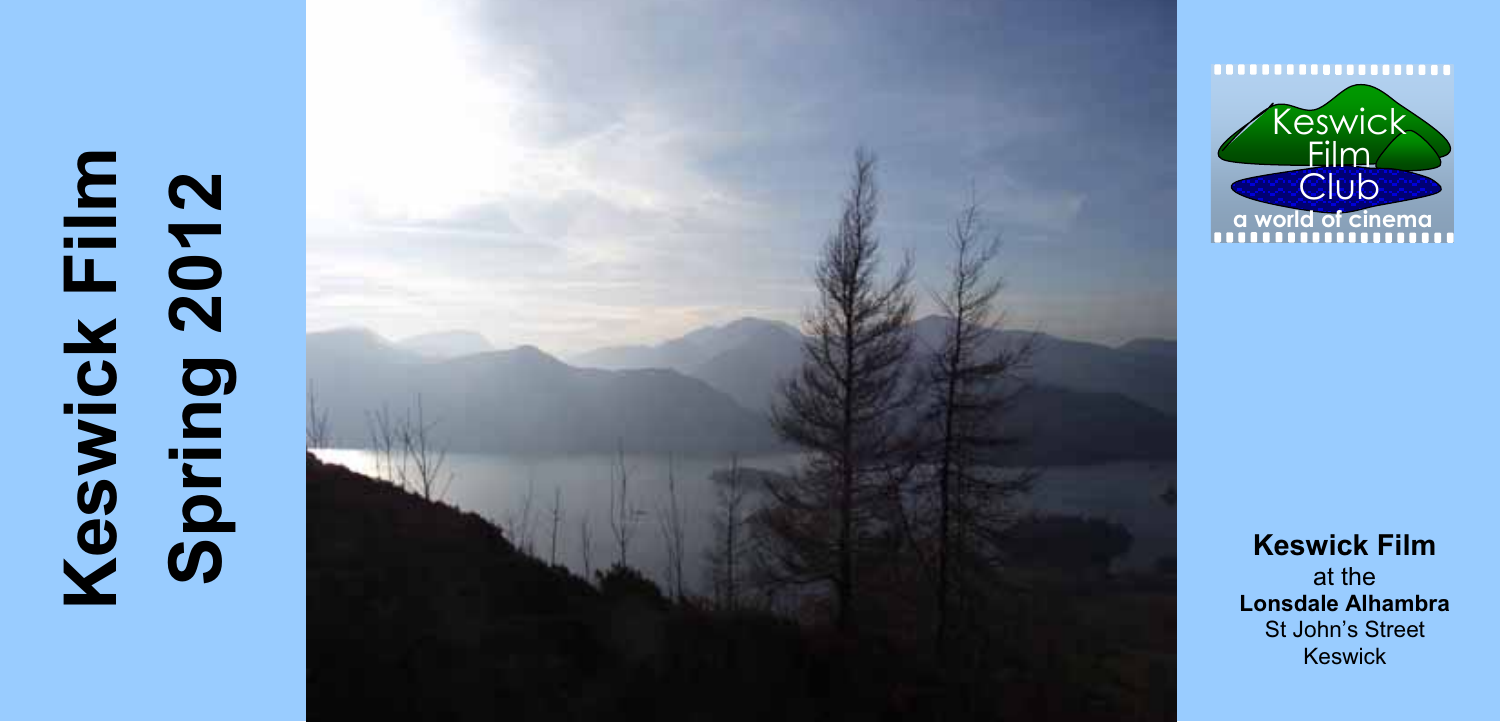

#### www.keswickfilmclub.org ww.keswickfilmclub.org

Keswick Film Club began life in 1998 with the intention of bringing the best of World Cinema to Keswick. Since then it has won many awards from the British Federation of Film Societies including Best Programme four times, and Best Website. In 2006 we were Film Society of the Year. Audiences are made up of the Club's 280+ members, and our very welcome visitors.

#### **LOCATION**

The Alhambra Cinema, St. John's Street, Keswick, North Lake District. Leave the Market Square at the south end (The Inn Hotel) and keep going uphill for 200 metres.

#### **TIME**

KFC has two 'seasons', each with its own brochure, available in and around Keswick (e.g. T.I.C., Library, Booths) or posted to members. Most films are Sundays at 5pm, but check in this brochure. September to December - the 'Autumn Season', January to April - the 'Spring Season',

#### **SCREENINGS**

Screenings begin with a short introduction, and a short film if time allows. Film notes are projected prior to screenings or on the club website, and we have a feedback system - give the film a star rating out of five.

#### **Spring Programme 2012 The Lonsdale Alhambra Cinema, Keswick**

#### **TICKETS**

You do not need to be a member to see the films, but it will save you money if you attend more than 5 films, including all Film Festival films, over the course of the year.

*Tickets:* £4.50 for non members; £3.50 for members; £2.50 for students, under 16s and benefit claimants.

*Membership:* £7 per year. Reduction of £1 on all Club and Film Festival screenings, £1 off Alhambra's own screenings on Wednesday (or Sunday in the summer).

Join at The Alhambra Cinema, The Necessary Angel (Packhorse Court), the Chair's flat - top flat, 36 Station Street, Keswick, or at any club screening. Membership form available from our website.

*Season Pass:* £26 (Spring season 2012)

Membership also entitles attendance of Caldbeck Area Film Society at members' rates and vice versa. Non-members are very welcome.

#### **COMMITTEE**

Chair: Vaughan Ames (017687 80969), info@keswickfilmclub.org Vice Chair: Deb Cowin Secretary: Ian Payne<br>Treasurer: Tom Rennie Membership Secretar Membership Secretary: Elspeth Payne Committee Members: Stephen Brown, Angela Jackson, Anita Leaker, Ann Martin (Festival Co-ordinator), David Miller, Alan Naylor, Mike Rose-Troup.

*Keswick Film Club is a voluntarily-run, not-for-profit organisation Registered Charity No. 1083395*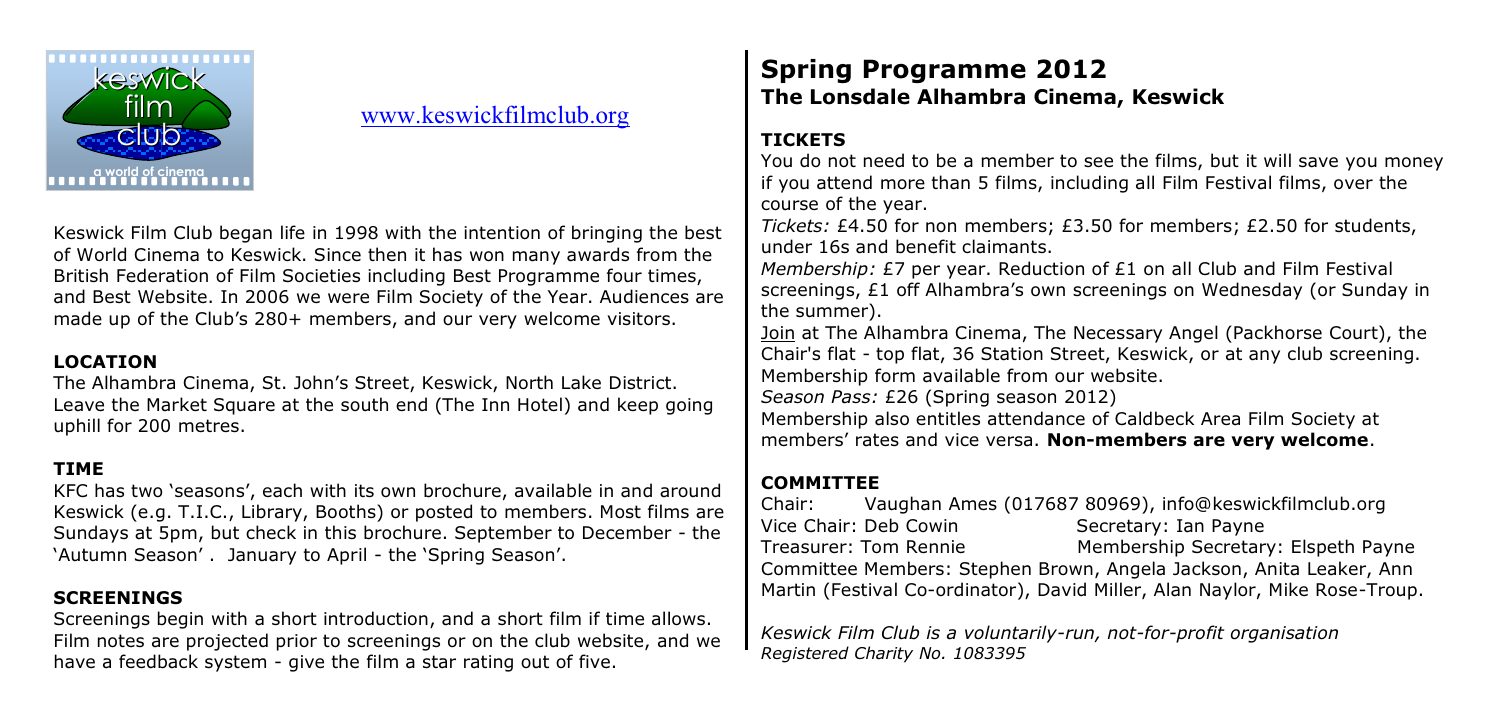#### *Sunday 8th January at 5pm*  **THE WELL DIGGER'S DAUGHTER (**La fille du puisatier)

*Director: Daniel Auteuil. France 2011 (PG) 109 mins. In French with English subtitles* 

Daniel Auteuil rose to fame acting in 'Jean de Florette', and 'Manon des Sources', both adaptions of Marcel Pagnol novels. Auteuil is now paying homage to Pagnol by starting his directorial career with FOUR films by the same author; our first film of the season is the first of these to be completed.

A tale of love and class in 1940's Provence, Auteuil himself plays the well digger, Pascal. He discovers his beautiful and favourite daughter, Patricia (newcomer Astrid Bergès-Frisbey), has become pregnant. The father-to-be flies off to war and his parents, local bourgeoisie, decide Patricia is on the make. Torn between love and shame, to avoid scandal, Pascal banishes his daughter to give birth at her aunt's house, and it is left to his simpleminded assistant to try to bring about a change of heart.

*'Imbued with the bucolic charm and the conspicuous lack of villains that is typical of Pagnol's work, with its flawed but honest, deeply human characters'* - Boyd Van Hoeij, Variety

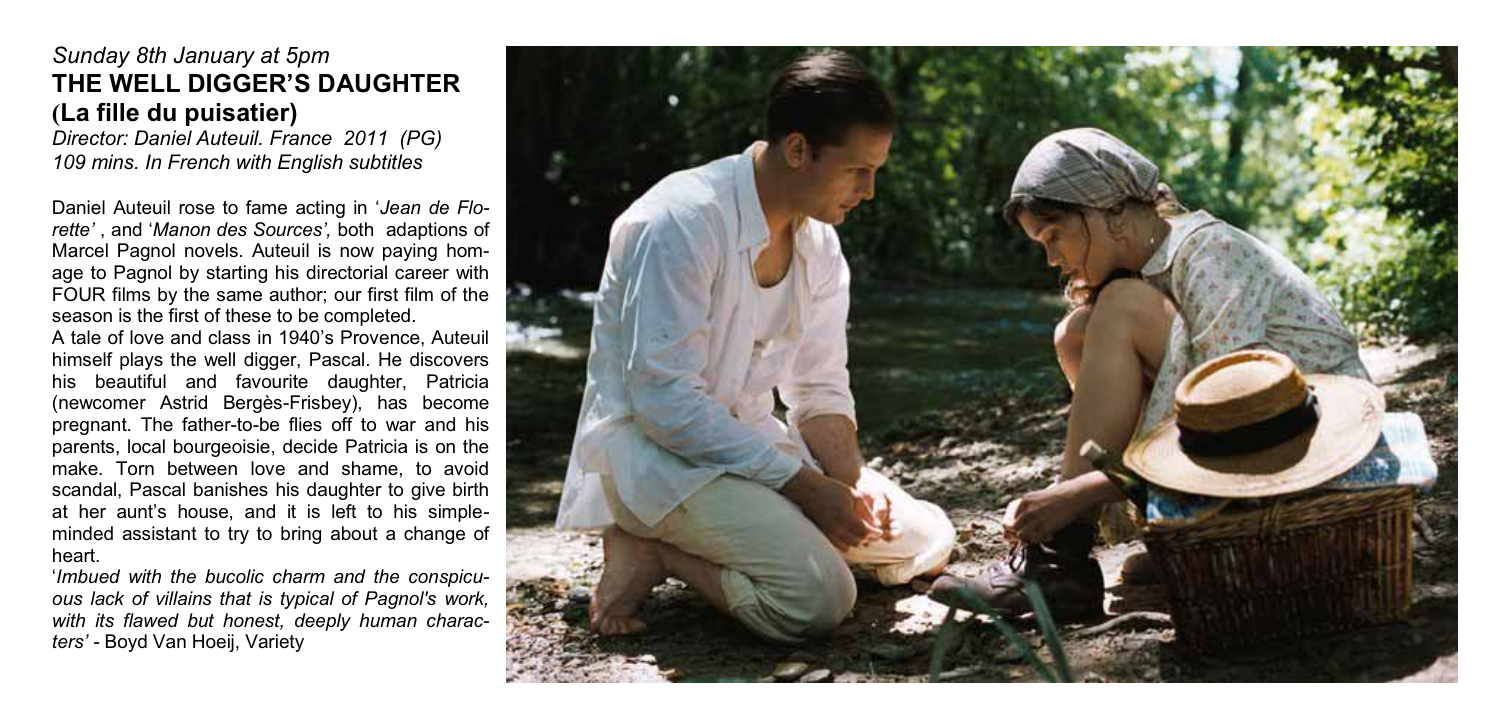### *Sunday 15th January at 5pm*  **THE SWIMMING POOL (La Piscine)**

*Director: Jaques Deray. France 1969 (12A) 123 mins. In French with English subtitles.* 

Our 'Re-release' spot this season takes us back to the sultry 60's when being cool meant being French, smoking Galouises, owning villas in St Tropez... and hanging round your private swimming pool.

In our pool we see handsome Jean-Paul (Alain Delon) worried about losing his beautiful wife, Marianne (Romy Schneider) to an ex-boyfriend, Harry (Maurice Ronet) who has turned up unexpectedly. To add to the melange, Harry has brought along his 18 year-old daughter (Jane Birkin). What starts out as simple sexual jealousy and longing, gradually turns to something much more...

The result is a film where '*The tension, both sexual and dramatic, constantly crackles and the casting is practically perfect' - Scott Jordan Harris, Film 4.* 'Jacques Deray's languid thriller from 1969 is a *tour de force of sexual longing and controlled sus*pense' - Peter Bradshaw, Guardian

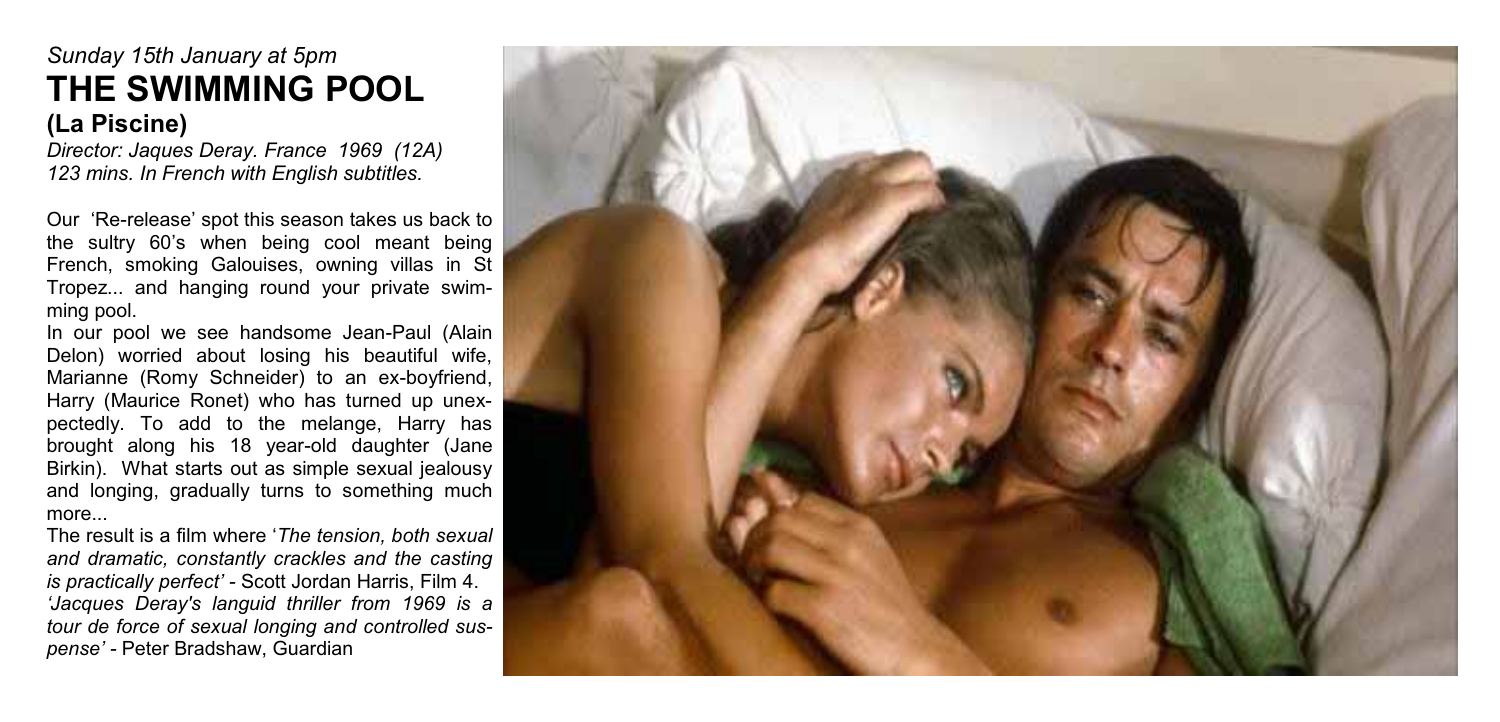### *Sunday 22nd January at 5pm*  **THE RED MACHINE**

*Director: Stephanie Argy, Alec Boehm. USA 2009 (Not Rated) 84 mins.* 

We are back in Washington. It's 1935 and we are firmly (and proudly) in 'B Movie' country. The US needs to get the secrets of the Japanese cipher machine without being found out - they are still allies. Coburn is the tight-lipped disgraced US spy, with a past that no-one understands and no sense of humour - imagine Bond without the smile - charged with the task. 'If the Japanese catch us, they have every right to ship us back to Tokyo and have us executed'. Eddie is a master safecracker. after the perfect robbery, who is released from jail to help.. Or go back to jail. 'We made a plan, it's a good plan, and we're sticking to the plan. You got a problem with that, then throw me back in the jug and get yourself another villain, 'cos I'm out'. Can the two outwit the Japanese and their mutual dislike?

A tightly shot heist movie where the actions speak louder than the words and silence is their best bet of winning the day...or is it a spoof? It made me laugh and I loved it, but it works either way.

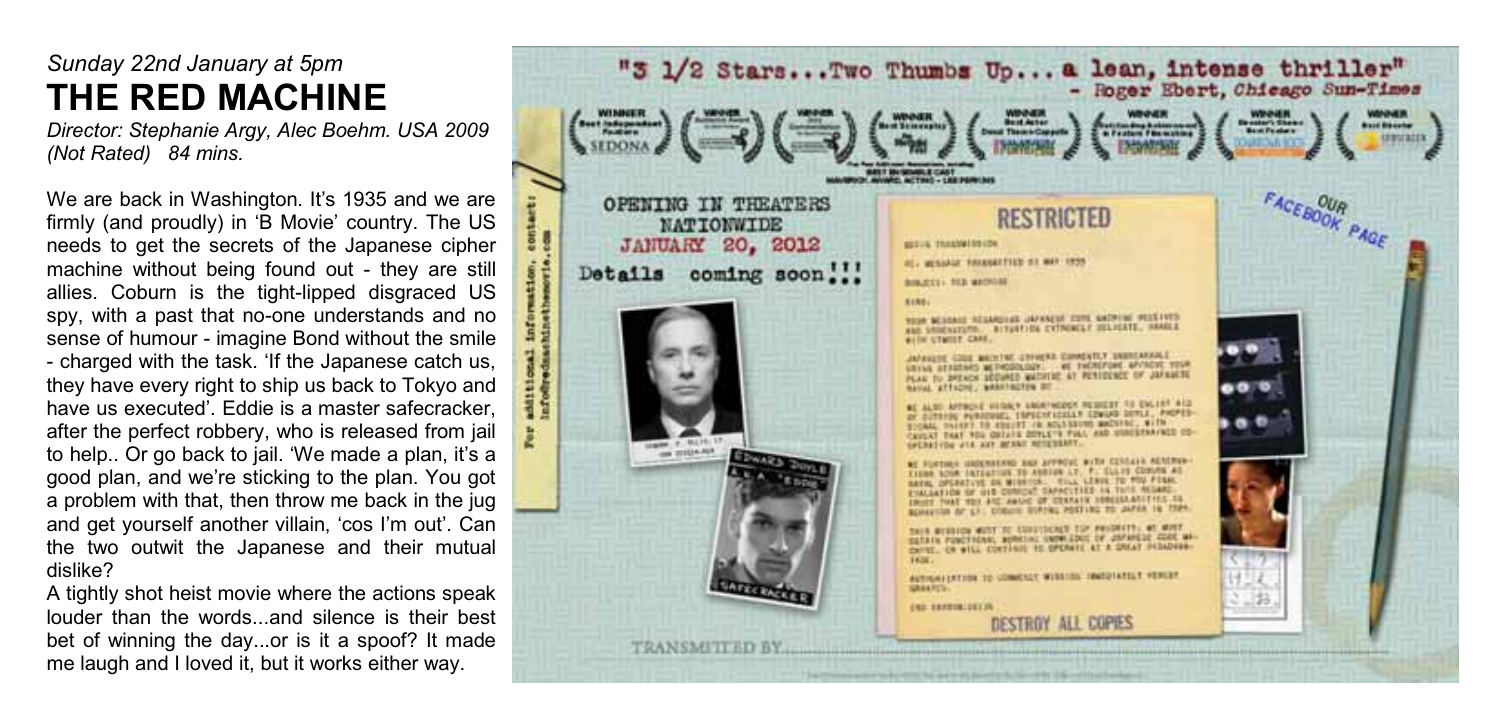### *Sunday 29th January at 5pm*  **POETRY (Shi)**

*Director: Lee Chang-Dong. S Korea 2010 (12A) 139 mins. Korean with English Subtitles* 

Much of the poetry has gone out of Mija's life; she lives in the sticks, getting by on a nurse's wage, looking after a man who has had a stroke and her teenage grandson whose mother has moved to the big city. To make matters worse, she discovers she has early Alzheimer's disease. Finding words failing her, she decides to enrol in a poetry course. Like most new poets, she realises that poetry does not just happen and starts to wander around the countryside looking for inspiration.

This in itself might have made a good start to a movie. but director Lee Chang-Dong adds another element to her already complicated life that brings real tragedy close to her door...

Coming out to rave reviews from all critics, this looks to be ....poetry in motion! 'She is making sense of her life: *that is the "poetry" which is taking place, minute by*  minute, scene by scene' - Peter Bradshaw, Guardian. *What a wonderful film is Lee Chang-Dong's Poetry' -*Sukhdev Sandhu, Telegraph

'In the way of good cinema, the full experience is entirely unsentimental and poetic' - Derek Malcolm, Standard

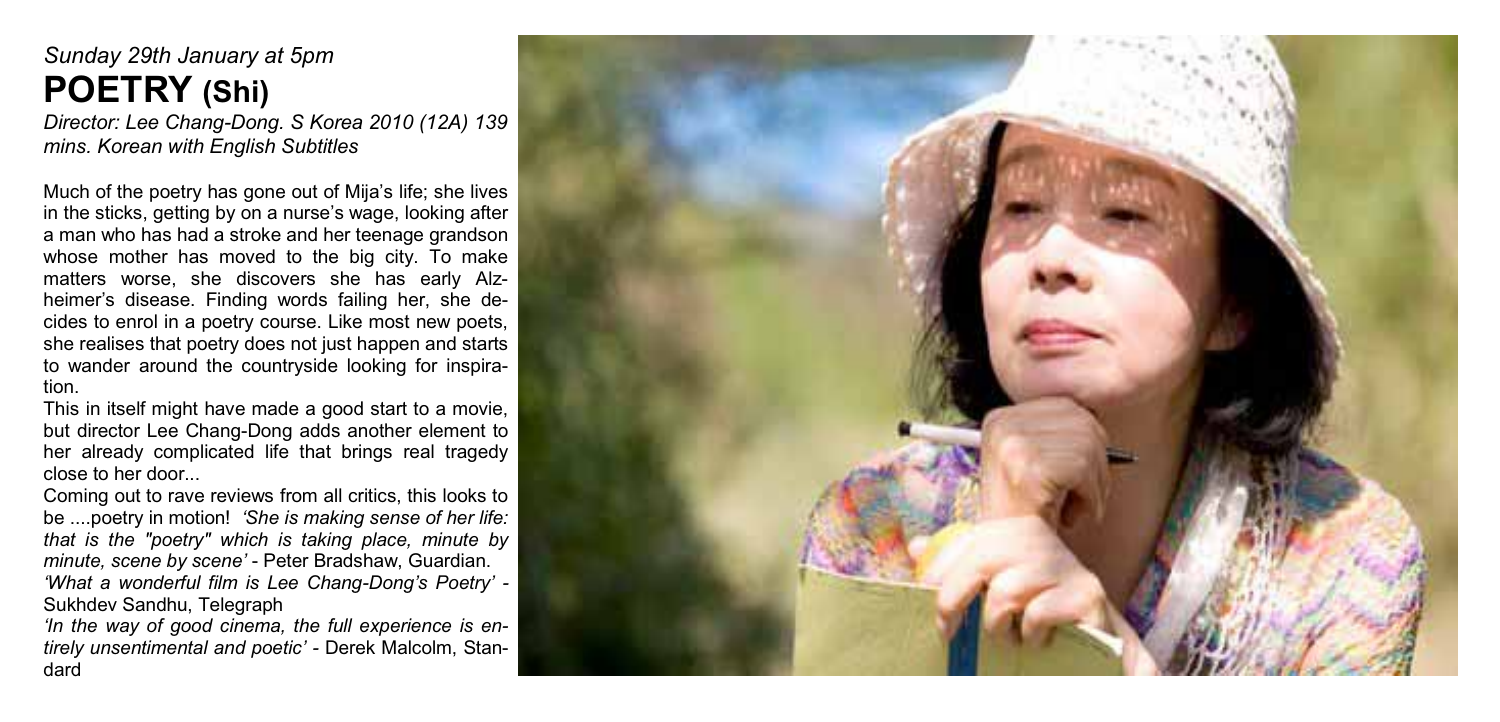### *Sunday 5th February at 5pm*  **SURVIVING LIFE (THEORY AND PRACTICE) (Prezit svuj zivot (teorie a praxe))**

*Director: Jan Švankmajer. Czech 2010 (15) 109 mins.* 

This Czech comedy is introduced by the critically acclaimed animation film director himself to explain that the use of a mix of cut out animation from photographs and live-action segments, is because he couldn't raise enough money for a 'real' film.

It tells the story of a seemingly happily married man who starts to have very vivid dreams featuring a beautiful woman dressed in red. Instead of trying to get rid of these dreams, he wants to experience more of them, so he enlists the help of a psychoanalyst to try and explain what's happening. Their efforts are successful but he risks becoming addicted to his dreams and the alternate life he lives within them...

We get the chance to see both Freud and Jung attend a real psychoanalysis session, where they can observe what became of the science they invented and their reactions to their work being ridiculed.

The film's complex narrative and unconventional imagery may not be evervone's cup of tea but 'Švankmaier is a grand *master not just of innovative animation techniques but of life itself....... at the height of his filmmaking powers as director,*  artistic director and storyteller.' - Deborah Young, The Hollywood Reporter

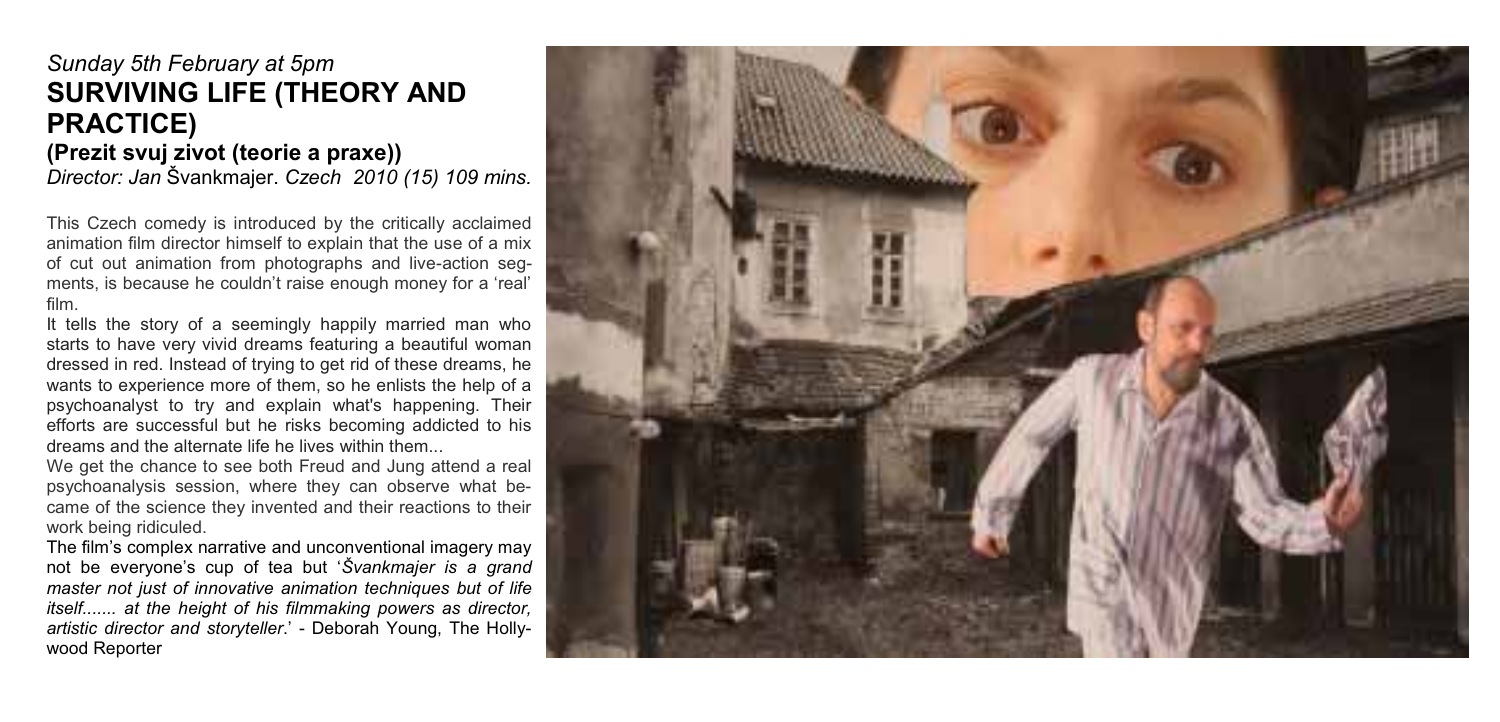### *Sunday 12th February at 5pm*  **THE POPE'S TOILET (**El Bano del Papa**)**

*Director: Cesar Charlone, Enrique Fernandez Uruguay 2007 (15) 98 mins.* 

Possibly a new theme for Keswick—'the One that Got Away'. We found this one by chance; maybe there are others out there? This was Uruguay's submission for Oscar consideration in 2008. Based on an actual 1988 visit to Uruguay by Pope John Paul, this bitter but affable social comedy imagines the impact of a papal visit upon one small village. The film's protagonist is Beto, an all too human (and occasionally despicable) father and husband who supports his family by smuggling sundries across the Brazilian border on his broken down bicycle. While his neighbours hatch plans to sell gastric sustenance to the anticipated holy hordes, Beto hopes to profit by building an outhouse for the Pope. Will they be rewarded for pinning their economic hopes upon God's representative on earth? The answer becomes the piquant point of the story. This is a first film for co-director Charlone, who is best known for his work as cinematographer on such films as 'City of God' and 'Stranded: I've Come From a Plane That Crashed on the Mountains'





### *Sunday 19th February at 5pm*  POST MORTEM

*Director: Pablo Larrain. Chile 2010 (15) 98 mins.* 

In the early 1970's, Allende's Chile was seen round the world as the great hope for social change. This film is set appropriately in 1973, examining the moment when Allende was killed and that dream became a nightmare in the hands of the Chilean army and the CIA.

The main character, Mario (Alfredo Castro), is a coroner's assistant who becomes fixated on the fading music-hall artiste, Nancy, next door – a woman with leftwing connections – just at the point when he's forced by the army to join a special unit processing the victims of military massacres.

Larrain likes to show the life of ordinary people against the backdrop of big events. His last film-*Tony Manero* - had the same lead playing a cabaret artist in Pinochet's 1978. Here. Mario is more interested in his budding affair with Nancy than the politics around him, until those politics invade his world.

 $B$ uilding to a horrifving Vanishing-style conclusion. Larrain lays bare a society poisoned by violence.<sup>1</sup> -Tom Dawson, Total Film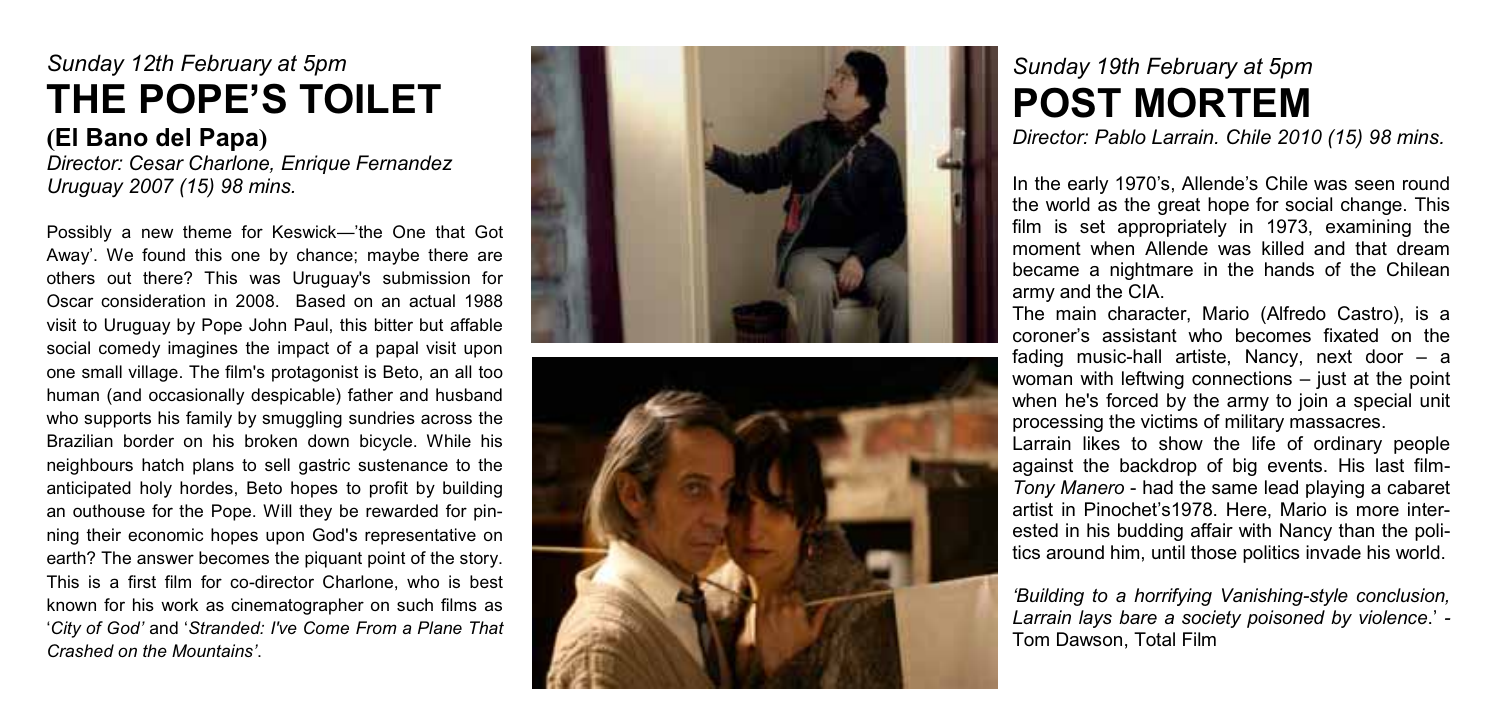## **The 13th Keswick Film Festival**

### Dates for your Diary: 23<sup>rd</sup> – 26<sup>th</sup> February 2012

Plans are well under way for the 13<sup>th</sup> Film Festival. We have chosen a number of strands for next February and one is 'Sounding Good'. There seem to be a lot of interesting films featuring music (not musicals) so we are going back to this as one of our themes. Two of the others are 'Looking Good' and 'Feeling Good' Plus we have a whole day at Rheged this year.

We had decided to show an epic film and **Wagner** was suggested. Imagine our delight when Tony Palmer said we could screen it – and he likes to come to the screenings. His 7 hour<br>45 minutes film on Wagner, starring **Richard** made" and "A masterpiece" (The Sunday Times). Come and hear Tony talk about his film ...

The Festival will start with the Party at the Theatre by the Lake for pass-holders and invited guests, followed by the opening film.

### **Pick up a Festival Brochure for full details**  THEATRE BY THE LAKE - TICKETS & INFORMATION - open 9.30am to 8pm daily 017687 74411 or buy online from the Theatre website via **www.keswickfilmfestival.org**

Visit our website for all the latest Festival news as it happens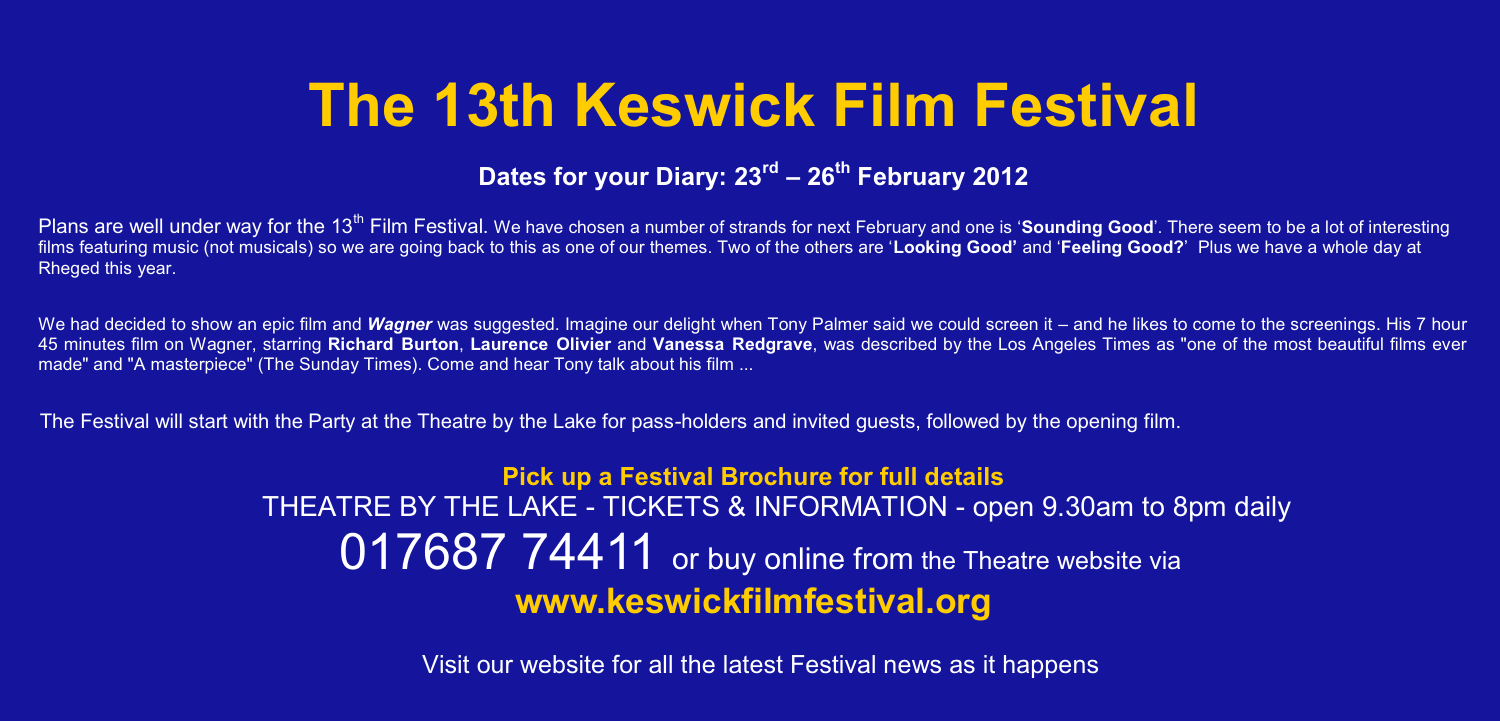Here are just ten of the fine films already selected for the 13th Keswick Film **Festival** 







WITHOUT STOKEHOW CONTINUES THE MOST cover of their construction with the **CALL SIDE HARRY SECURITY LINE 1802** 

















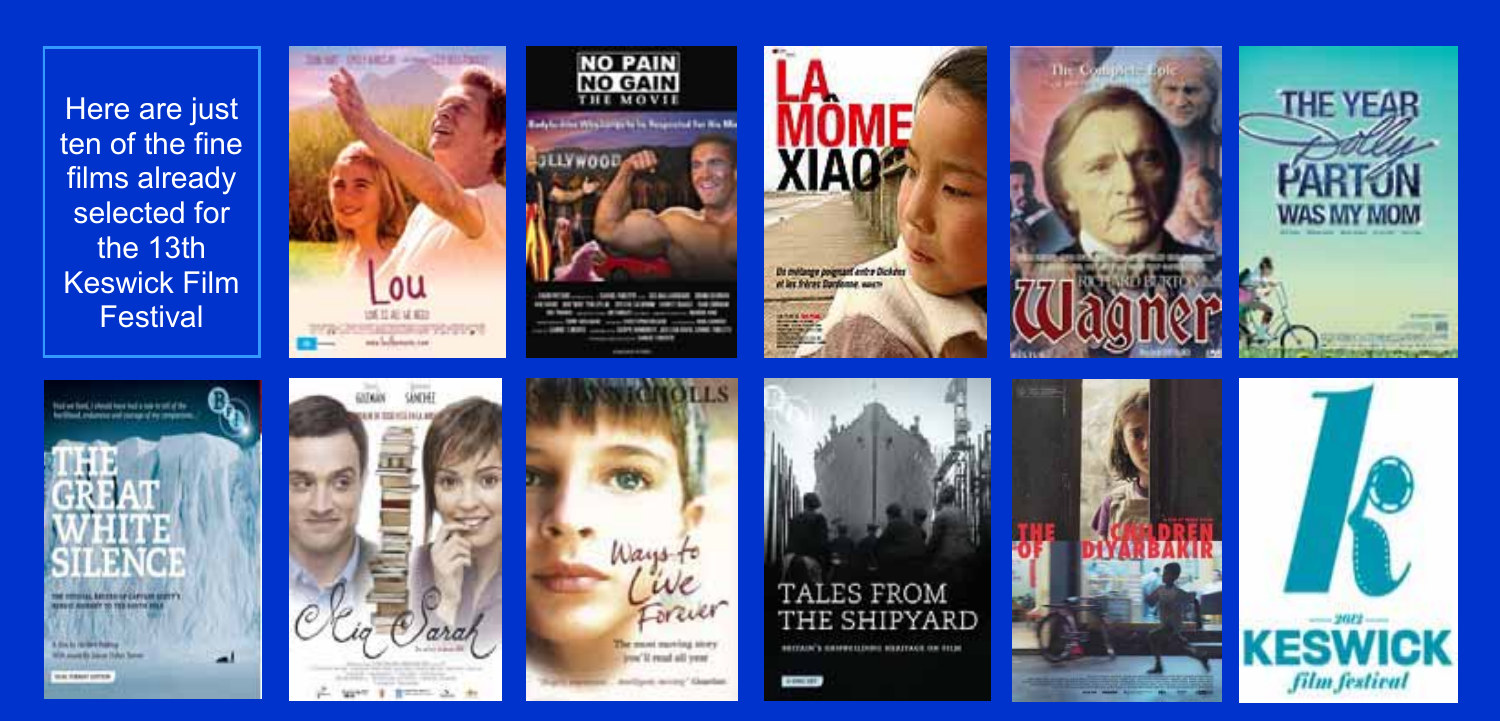### *Sunday 4th March at 5pm*  **SHORTS NIGHT**

Irene de Le

We have always had a policy of supporting up and coming directors in Keswick. After the success of the Osprey Awards at the Festival, we decided we should try out an evening of shorts in the club. We plan to start with some of the winners from the Osprey Awards and, maybe, a couple of 'long shorts' - around 30 minutes. If you have any ideas or films, let us know! Watch this space...

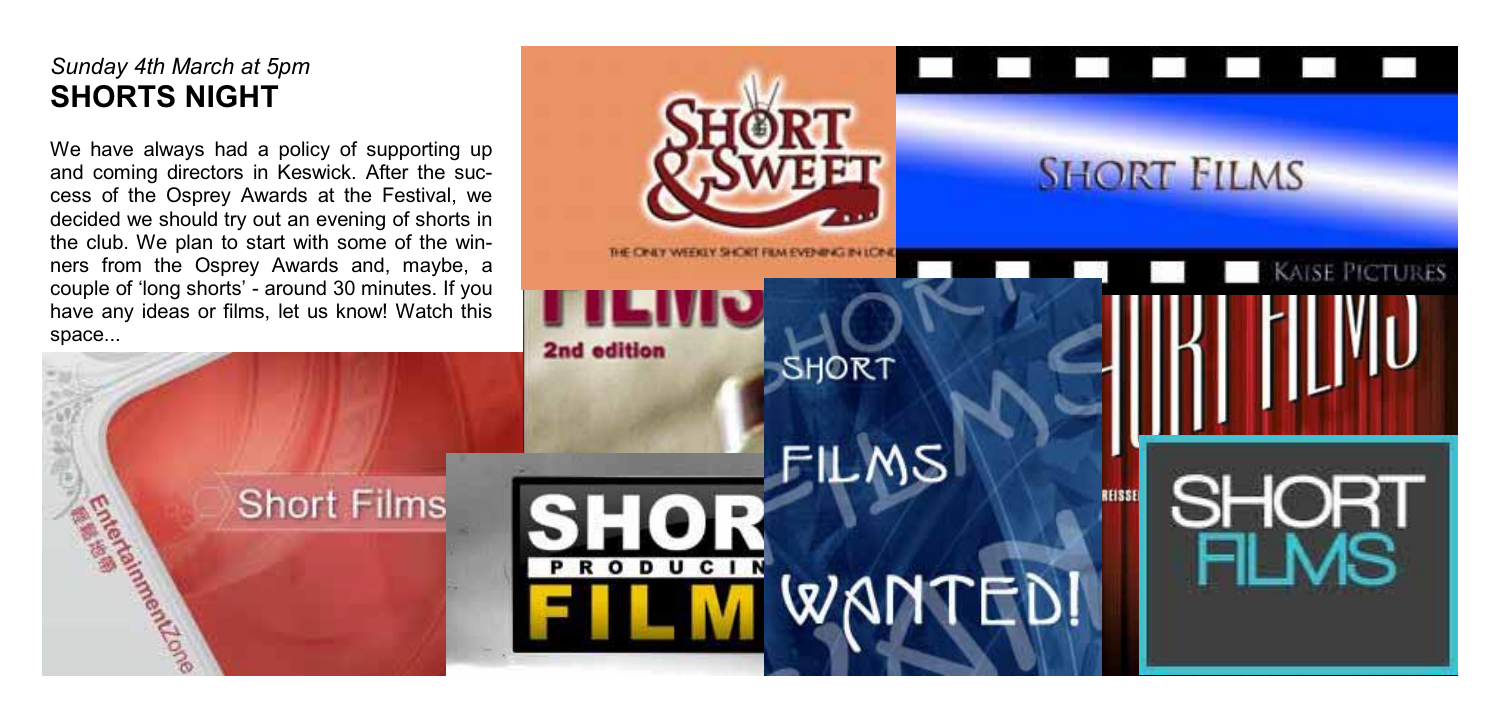### *Sunday 11th March at 5pm*  **SHAME**

*Director: Steve McQueen. UK 2011 (18) 101 mins.* 

For those who saw McQueen's first movie, *Hunger*, his second could not come quick enough. *Hunger* took us to the world of the IRA and hunger strikes, giving the story from both sides, but avoiding any judgement. His second film, *Shame*, takes the same approach to a very different topic; sexual addiction.

Brandon (Michael Fassbender again) is shown against a cold, glass and metal New York backdrop, where his high paid corporate lifestyle mirrors his cold (lack of love) life. He is not content picking up women on the subway, but needs call-girls and porn to keep him going. His carefully controlled life is thrown into disarray when his equally messed up sister arrives. Sissy (Carey Milligan) is a club singer with problems of her own. The question that McQueen raises - 'is the Shame of the title the cause or the reason for their life choices?'  $\overline{\phantom{a}}$  I leave you to decide.

'Shame is therefore artistic film making in the best tradi*tion; a carefully crafted curiosity that gives a grateful audience the opportunity to get involved, rather than merely observe. Fassbender and Mulligan are mesmerising. What more do vou want?'* - Ed Whitfield, London

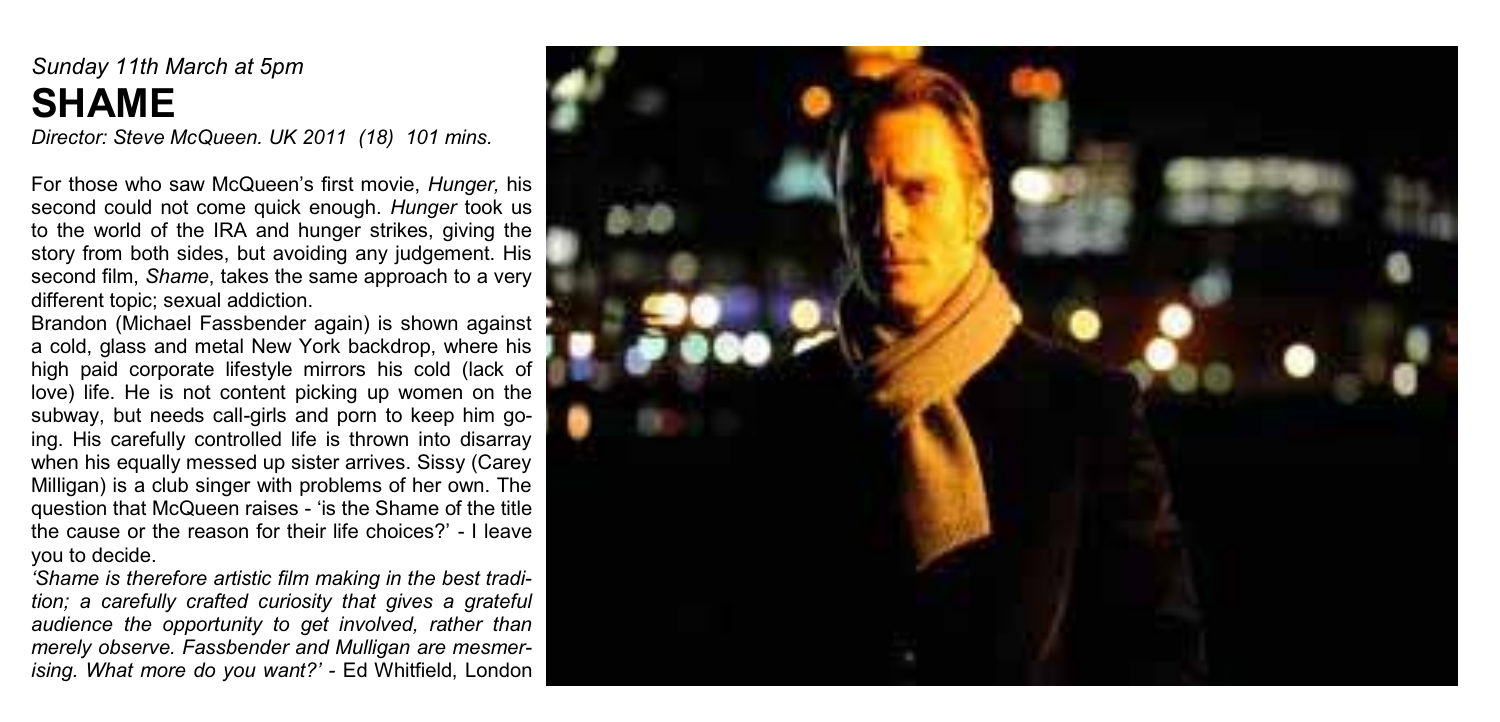#### *Sunday 18th March at 5pm*  **ALBATROSS**

*Director: Niall MacCormick UK 2011 (15) 90 mins.* 

Time for a lighter interlude after last week. *Albatross* gives us the chance to enjoy some great acting in this comedy drama.

Into the lives of Jonathan, a failing author (played by Sebastian Koch *- Lives of Others)* and his wife Joa (Julia Ormond) comes Emelia Conan Doyle (Jessica Brown Findlay, late of *Downton Abbey*). Emelia's devil-may-care attitude to life bewitches their daughter, Beth (Felicity Jones who we saw in *The Tempest* last year), angers Joa and stirs Jonathan, who sets out to teach her to write (with a name like Conan Doyle, you would want to write wouldn't you..?). The evolving relationships between the four give us the main plot for the film, but Emelia steals the film, both with the universally acclaimed acting of Brown Findlay and some great lines.

'Albatross is a hugely enjoyable coming-of-age *drama that's worth seeing for a star-making turn*  from Jessica Brown Findlay' - Matthew Turner, ViewLondon

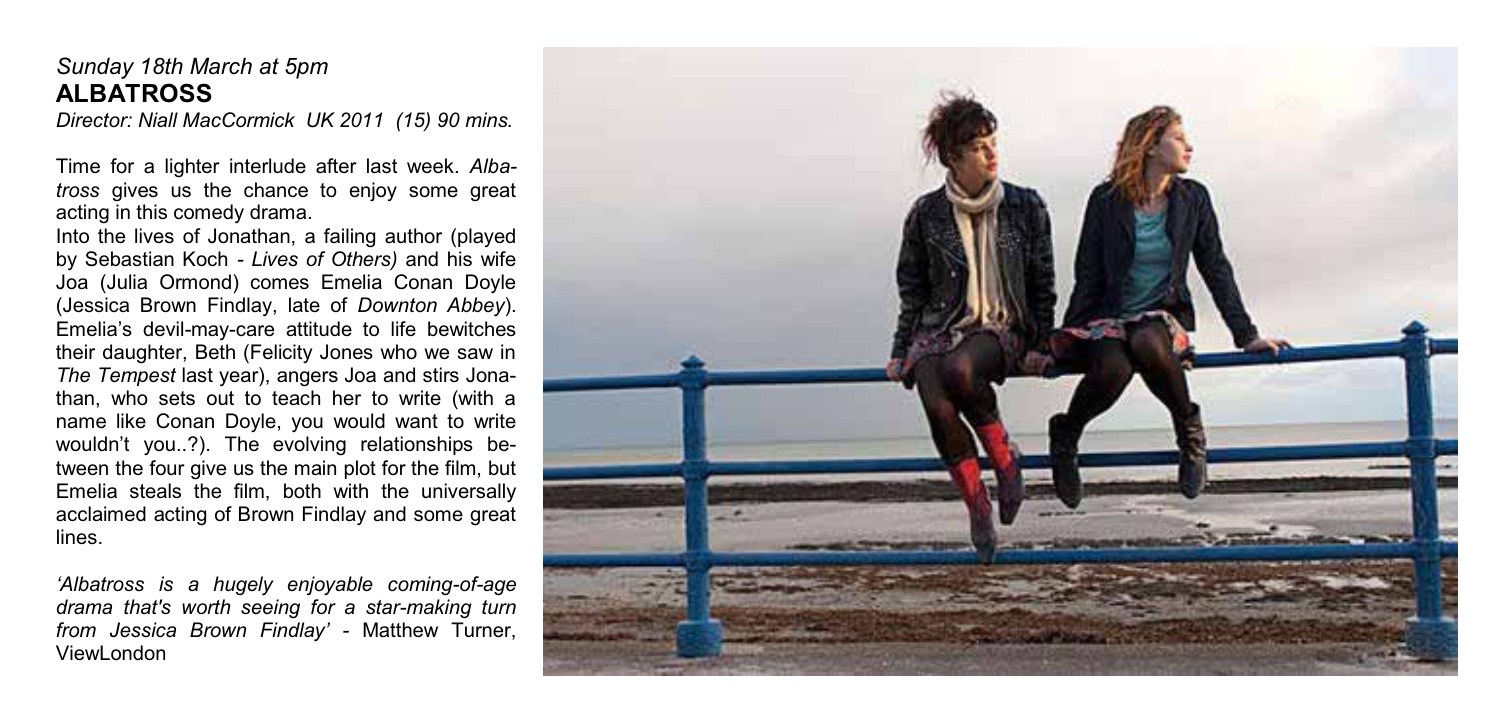### *Sunday 25th March at 5pm*  **MOTHER AND CHILD**

*Director: Rodrigo Garcia. USA 2009 (Not rated) 125 mins.* 

Perhaps because adoption juxtaposes feelings of love and loss, writer-director Rodrigo García centres his bittersweet, superbly crafted *Mother and Child* on three women affected by adoption.

Almost forty years ago, a young girl of fourteen gets pregnant. and gives her baby up for adoption. Fast-forwarding to the present, we meet three very different women, struggling to maintain control of their lives. There's Elizabeth, (Naomi Watts) a smart and successful lawyer who uses her body to her advantage. Karen, (Annette Benning) meanwhile, is a bitter health care professional who obviously has a lot of heart but never shows it. She gave up a daughter at the age of fourteen and has never got over it - her bitterness inspiring her to lash out at everyone around her. Finally, Lucy (Kerry Washington) is a woman who has failed to conceive with her husband, who turns to adoption to make the family she desires.

This mixture of loss and lov forces you to examine the "what ifs" of the characters' lives. García shows remarkable control of the tone, holding it across three different stories and through the characters' individual transformations that lead them to ostensibly happier places. *This is the kind of movie that leaves you a little shell-shocked, still absorbing the emo*tional impact of the story after you've left the theatre.' - Sarah Sluis, Film Journal International

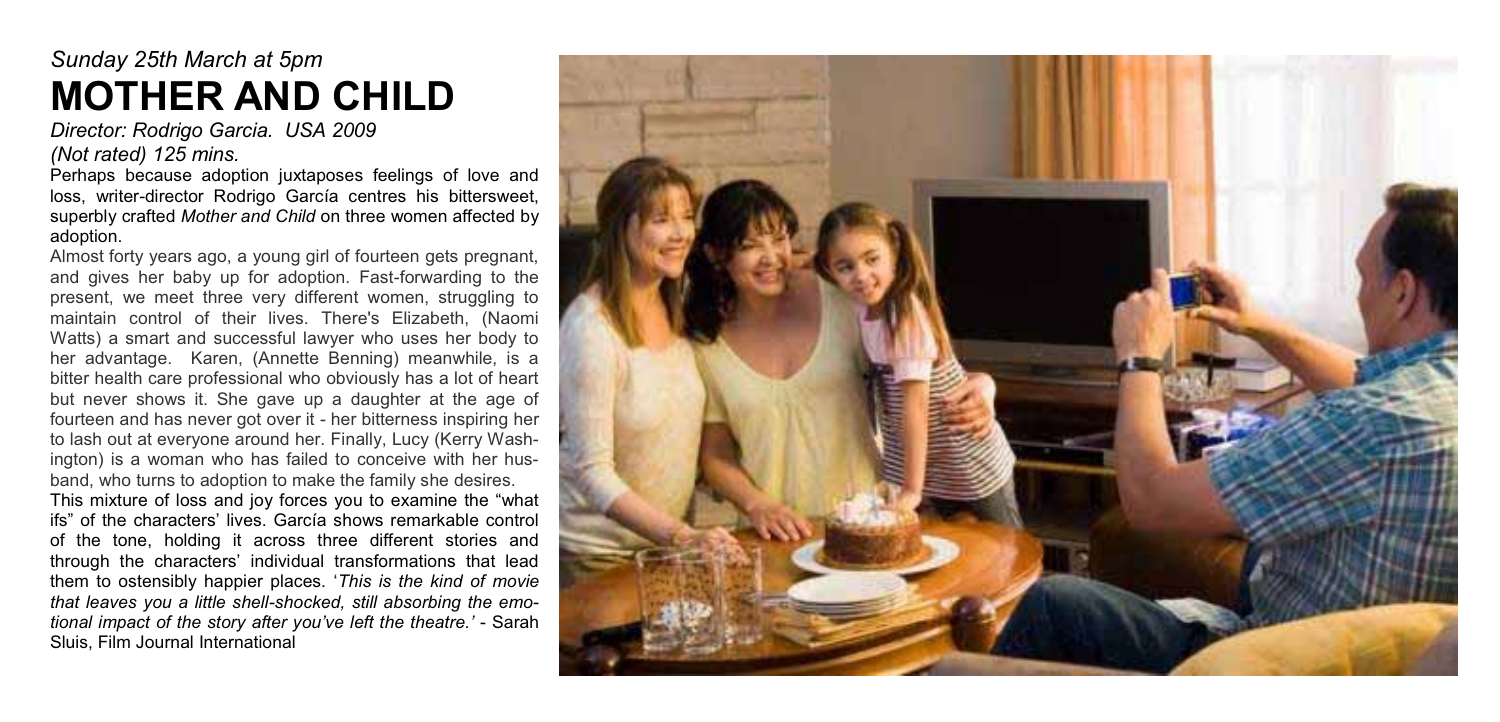### *Sunday 1st April at 5pm*  **CORIOLANUS**

*Director: Ralph Fiennes. UK 2010 (15) 123 mins.* 

Ralph Fiennes has chosen Shakespeare as his directorial debut and most critics seem to think he has done a good job of it. He has chosen to reset the film in a modern day Balkan state (filmed in Serbia) racked by civil war, complete with street fighting and demonstrations. This has allowed him to transpose Coriolanus' inability to woo the people of Rome into a modern power struggle we have all become used to seeing over the last decades. Cinematographer Barry Ackroyd (fresh from *The Hurt Locker*) gets great reviews for these modern combat scenes and, looking at the trailers we can see why; but most plaudits are reserved for the acting. Fiennes himself plays Coriolanus, with Gerard Butler playing his enemyturned-ally Aufidius, whilst Vanessa Redgrave is universally applauded as Volumnia, his mother. We also get another chance to see Jessica Chastain (*Tree of Life*) as his wife Virgilia.

So our last film of the year is Fiennes' first as a director. We don't get enough Shakespeare locally: let us hope his film and the stellar actors help make up for that.